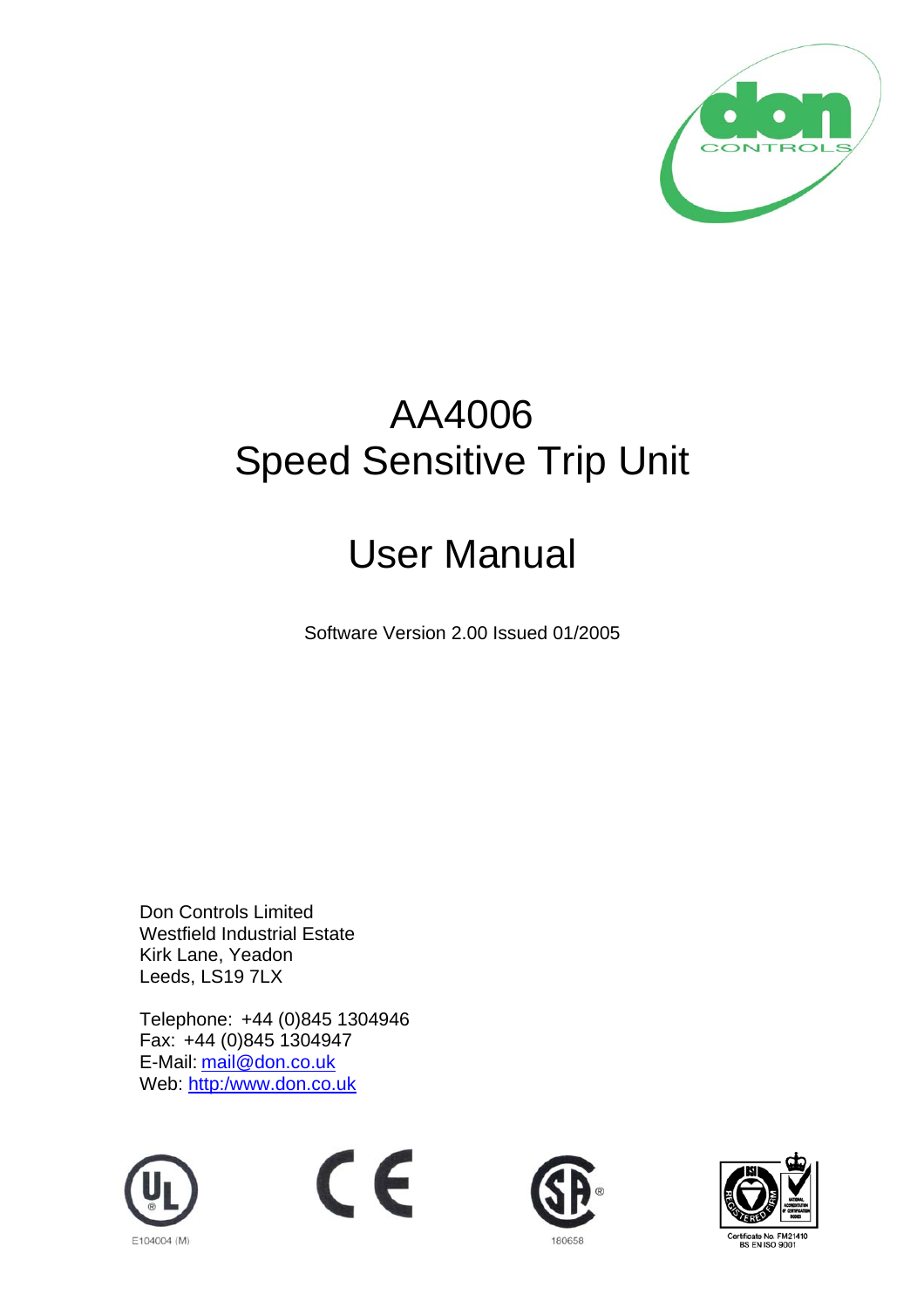**AA4006 - Standard Speed Sensitive Trip Unit (AARO)** 



# **Installation**

The standard AARO control unit is rated at IP62 and should be mounted in a control cabinet or enclosure with access for setting up and adjustment. There is practically no limitation on the distance between the AARO control unit and the rotating device that is to be monitored and therefore the control unit can be mounted in a remote location in a clean and safe environment.

The case dimensions are 94mm high x 119mm wide x 72 mm deep. Mounting holes are located in the base of the unit and the unit is fixed via 4 off 4mm screws.

# **Fixing Details**

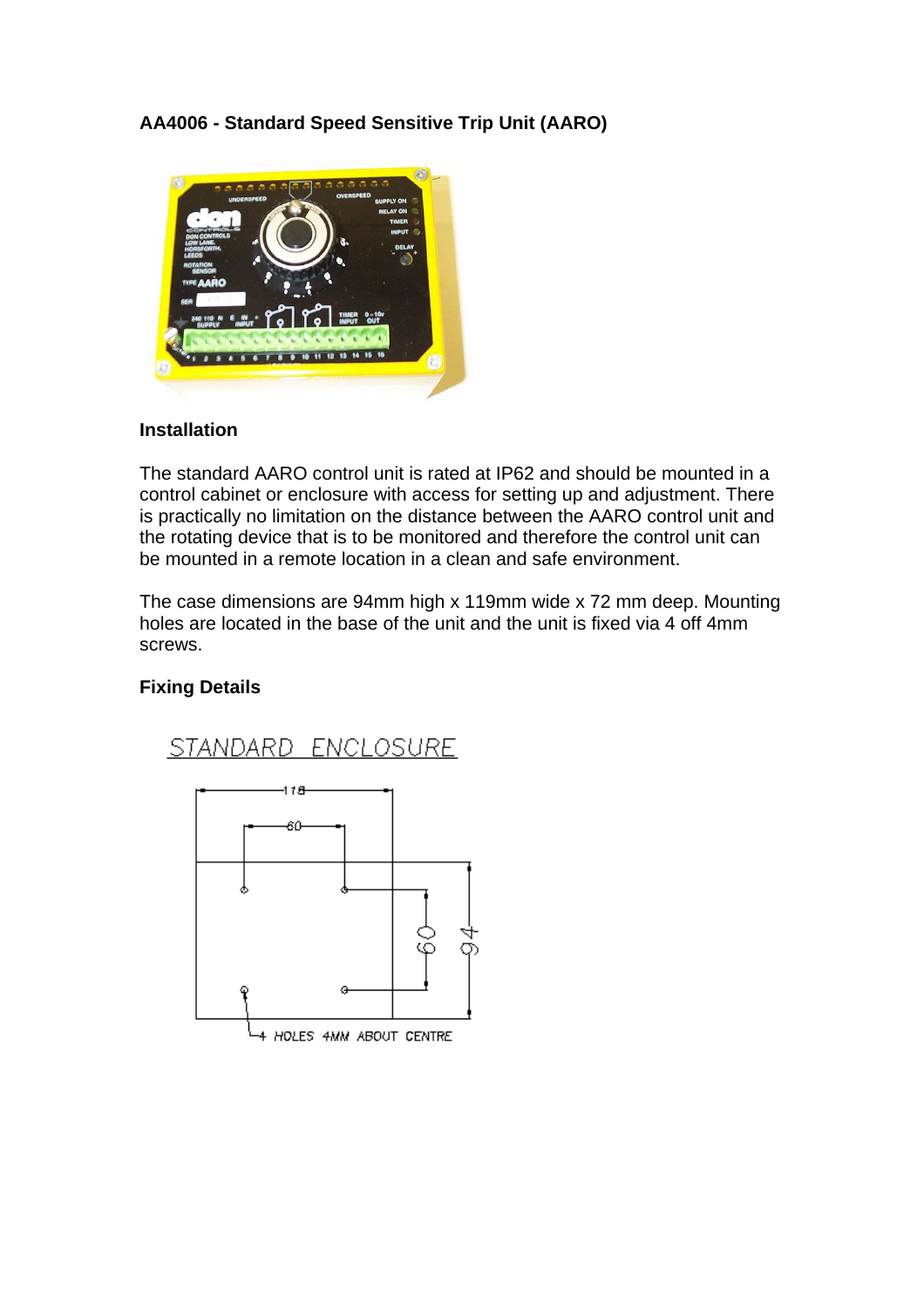### **Electrical connections**



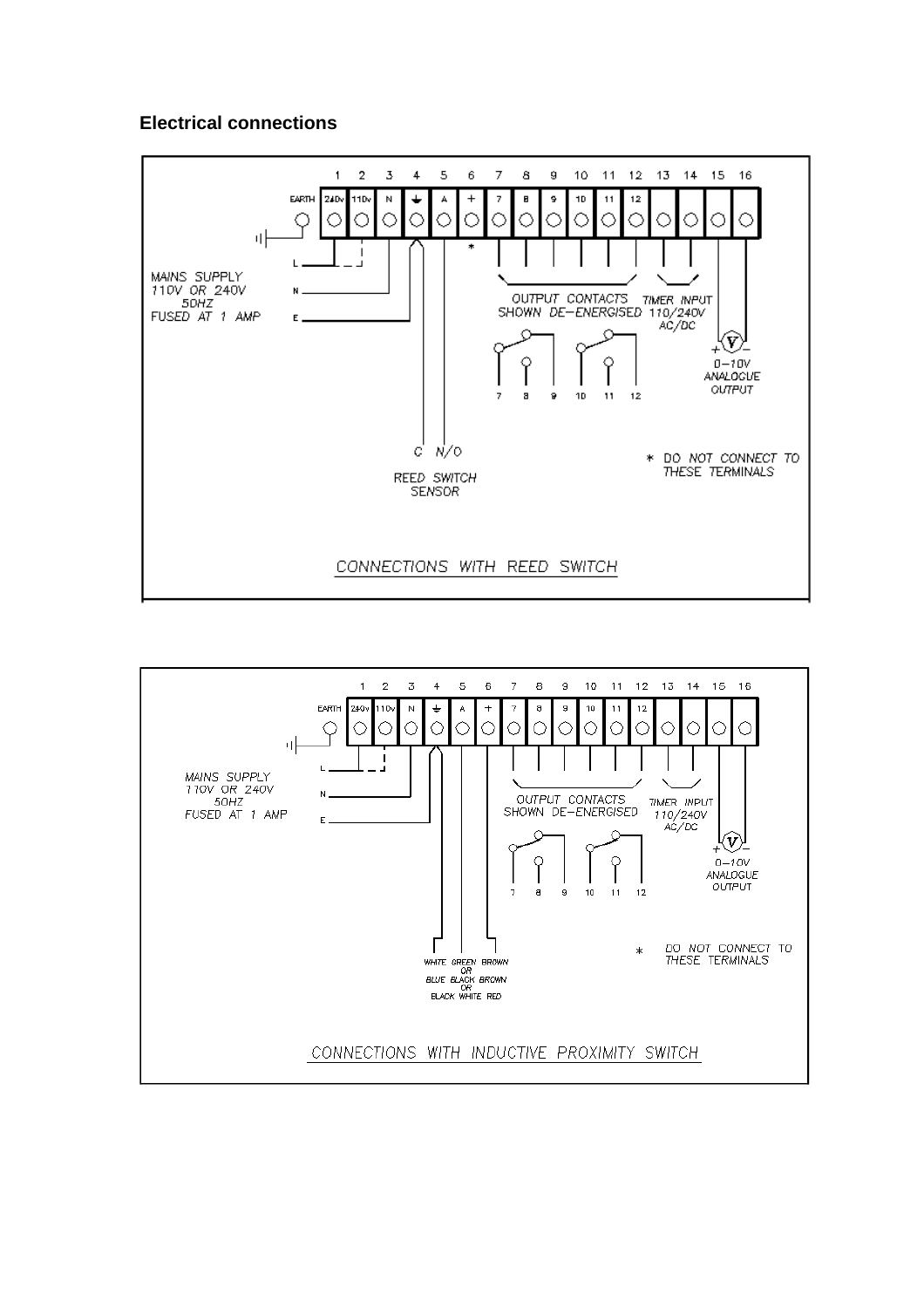

# **Wiring Notes:**

- 1. Mains supply must be fused at 1 A
- 2. Ensure correct connection of mains supply.

110V AC supply - connect **L** to terminal 2, **N** to terminal 3 and **E** to terminal 4. 240V AC supply - connect **L** to terminal 1, **N** to terminal 3 and **E** to terminal 4.

- 3. Ensure the unit is correctly grounded. Earthing is an important safety procedure when installing the AARO and also assists in reducing the effects of electromagnetic interference (EMI) on solid state systems such as this unit.
- 4. Sensor supply for inductive proximity and solid state switches on terminal 6 is +12VDC
- 5. Sensor switching threshold for inductive proximity and solid state switches on terminal 5 is +6VDC
- 6. When the AARO is configured for a solid state or proximity switch sensor and an alternative sensor is used to our standard SR0531 or SR0422 then the current drawn by the selected sensor must not exceed 15mA, otherwise overloading of the AARO transformer could occur.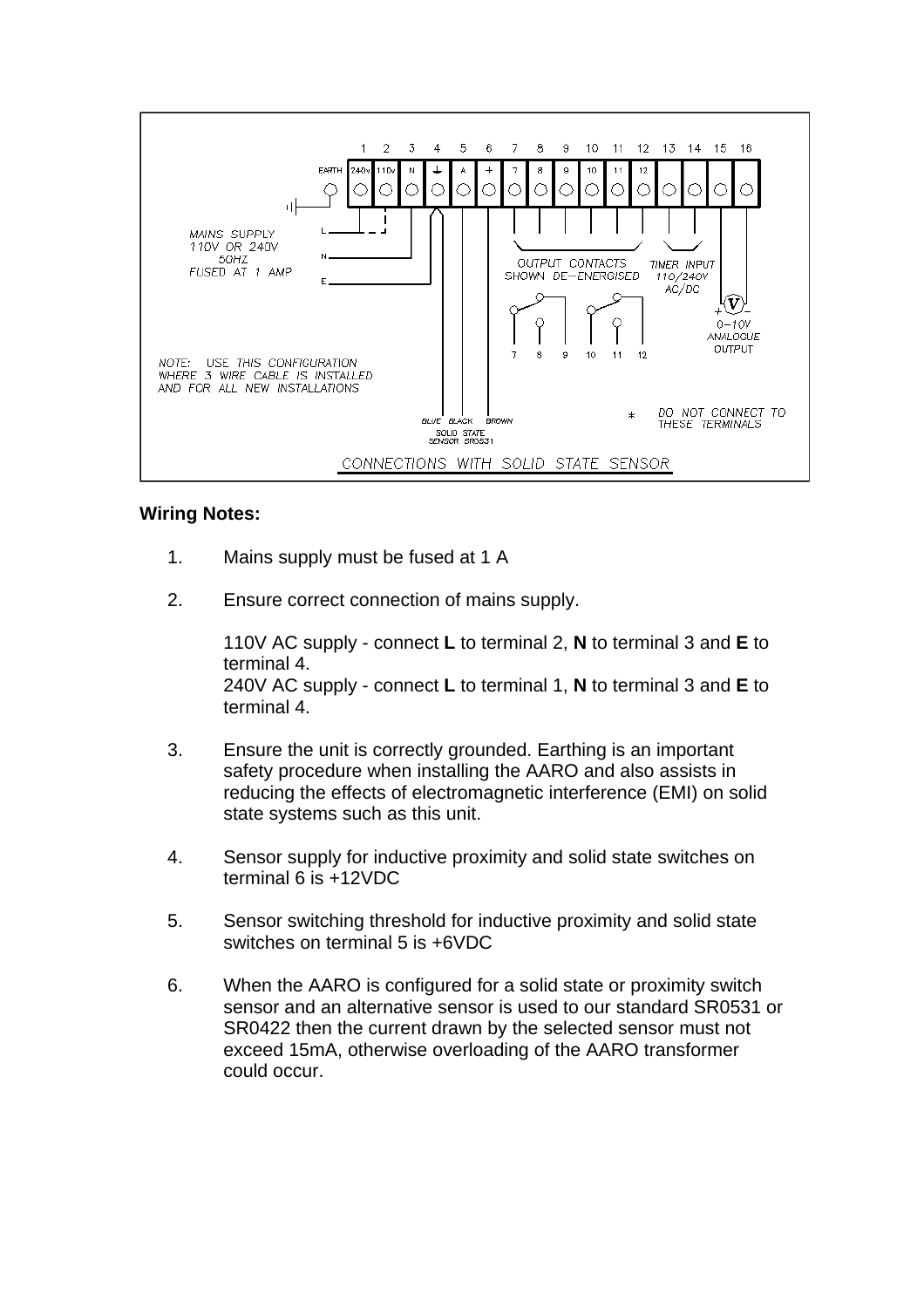7. Relay contacts – 2 pole change over contacts – 2A @ 250V AC

| Common |   | 10 |
|--------|---|----|
| J/O    | o |    |
|        | 9 |    |

### **Configuration settings**

Settings are made via 4 off dip switches (1 to 4) located on the underside of the front cover. Remove the 4 corner retaining screws and turn over the top cover. Identify the dip switch block.

Dip switch 1 and 2 select the required timer and relay operating mode.

| Dip switch 1 | Dip switch 2 | Timer mode |
|--------------|--------------|------------|
| ∩FF          |              |            |
| )N           |              |            |
| <b>NEE</b>   |              | T14        |
|              |              | T15        |

#### **T4 Timer mode**

Following power-up, the relay is held in the **de-energised** state regardless of the input speed, for a time period 0 to 30 seconds. Thereafter the relay will remain

**de-energised** whilst the input speed is greater than the setpoint.

# **T5 Timer mode**

Following power-up, the relay is held in the **energised** state regardless of the input speed, for a time period 0 to 30 seconds. Thereafter the relay will remain **energised** whilst the input speed is greater than the setpoint.

# **T14 Timer mode**

When the timer input is active (signal on terminal 13 & 14), the relay is held in the **de-energised** state regardless of the input speed, for a time period 0 to 30 seconds. Thereafter the relay will remain **de-energised** whilst the input speed is greater than the setpoint.

#### **T15 Timer mode**

When the timer input is active (signal on terminal 13 & 14), the relay is held in the **energised** state regardless of the input speed, for a time period 0 to 30 seconds. Thereafter the relay will remain **energised** whilst the input speed is greater than the setpoint.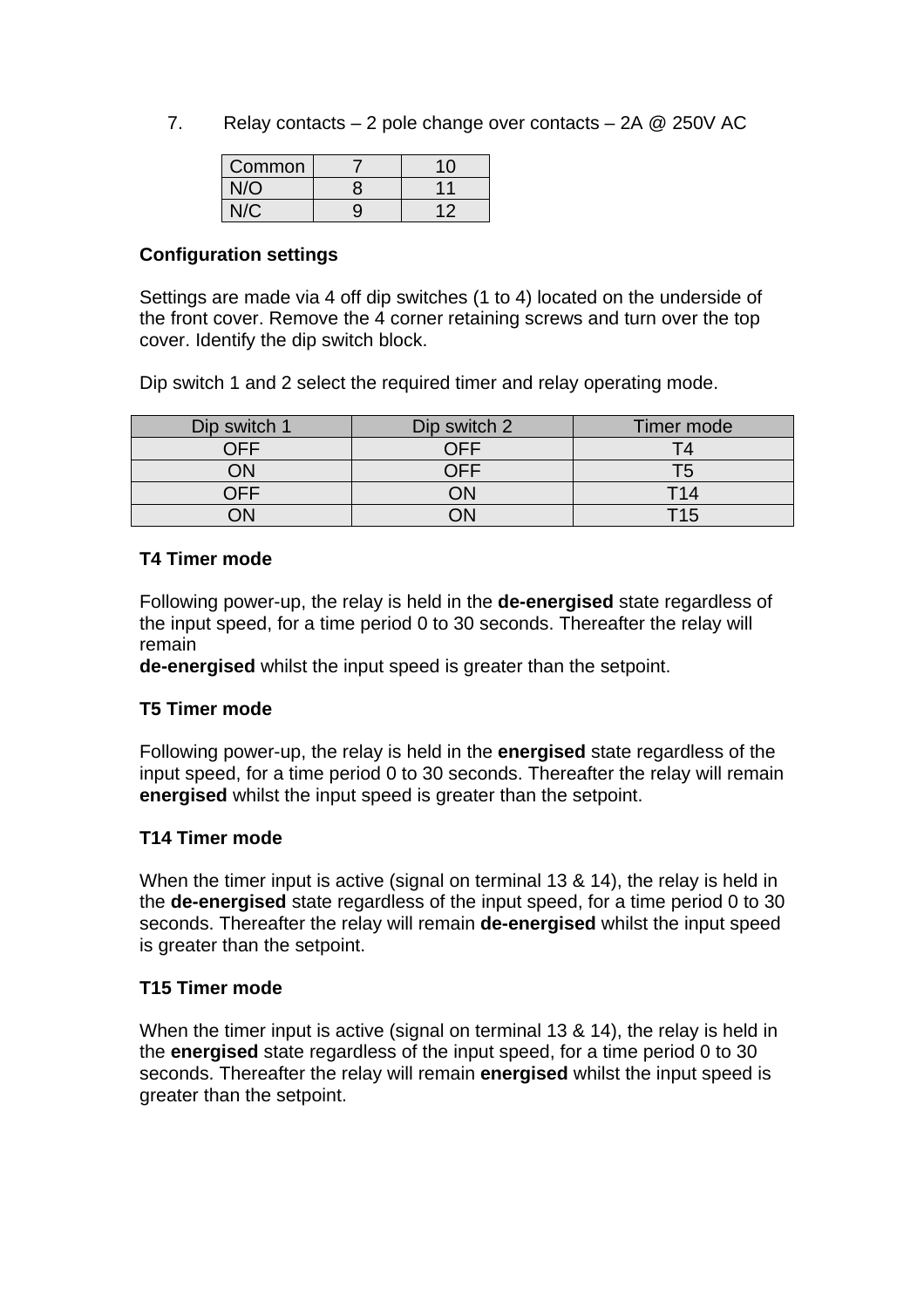# **Configuration notes**

- 1. The time delay period of 0 to 30 seconds is common to all timer selections and is set by the screwdriver adjustable potentiometer located on the front face of the AARO marked DELAY.
- 2. T14 and T15 timer options are enabled (initiated) when a signal is applied to terminal 13 and 14. A signal level greater than 100V ac/dc will enable the timer function and a signal level of less than 20V ac/dc will disable the timer function

 This option can be used with run/stop interlocking on existing equipment.

 If the signal is removed and re-applied during the time period then the time period will be re-started

3. Other timing options are available on request and made to special order.

| Dip switch 3 | Dip switch 4 | Speed @ 2 Pulses/Rev | Speed @ 1 Pulse/Rev |
|--------------|--------------|----------------------|---------------------|
| <b>OFF</b>   | <b>OFF</b>   | $5$ to 55 RPM        | 10 to 110 RPM       |
| ON           | OFF          | 50 to 550 RPM        | 100 to 1100 RPM     |
| <b>OFF</b>   | ON           | 500 to 2000 RPM      | 1000 to 4000 RPM    |
| ON           | ΟN           | Reserved for future  | Reserved for future |

Dip switch 3 and 4 select the required speed range.

# **Operational settings**

After setting all the switches, re-assemble the unit and check all connections. Check that the supply voltage is within the correct limits and that connections have been made to the correct terminals. Switch on the supply with the rotating device at rest. All of the LED's will be illuminated for approximately 2 seconds; this indicates the unit is in self-test mode. When the test is completed, the LED's will turn off and the left most LED will flash. Check that the relay is energized or de-energised as required determined by the dip switch configuration.

The trip adjustment potentiometer enables the controller to cover the set speed range. Turning the dial clockwise will increase the trip speed. The speed indication LED's show the speed of the rotating device relative to the trip setting. An increase in input speed will cause the LED indication to move to the right, increasing the trip setting will cause the LED indication to move to the left. When the left most LED indicator is flashing then the input speed is less than 2/3 of the trip speed setting. When the right most LED indicator is flashing then the input speed is greater than 2 times that of the trip speed setting.